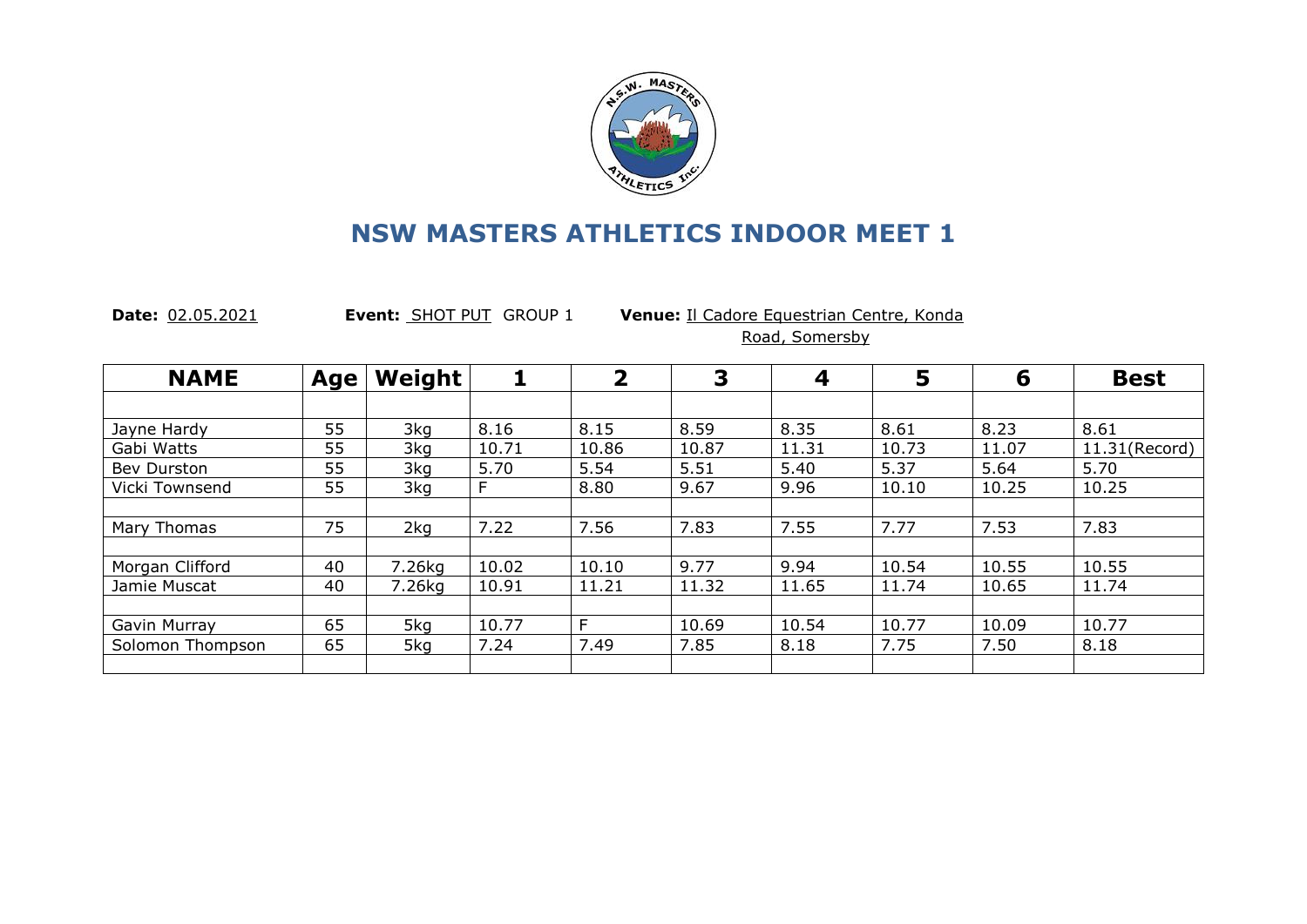

**Date:** 02.05.2021 **Event:** Weight Throw GROUP 1 **Venue:** Il Cadore Equestrian Centre, Konda Road, Somersby

| <b>NAME</b>      | Age | Weight           |       | 2     | 3     | $\boldsymbol{4}$ | 5     | 6     | <b>Best</b>   |
|------------------|-----|------------------|-------|-------|-------|------------------|-------|-------|---------------|
|                  |     |                  |       |       |       |                  |       |       |               |
| Jayne Hardy      | 55  | 16 <sub>1b</sub> | 10.61 | 11.38 | F     | F                | 11.91 | 11.57 | 11.91         |
| Gabi Watts       | 55  | 16 <sub>lb</sub> | 12.76 | 12.39 | 13.07 | F                | 11.33 | 14.08 | 14.08(Record) |
| Bev Durston      | 55  | 16 <sub>lb</sub> | 4.37  | 4.66  | 6.17  | 5.19             | F     | 5.43  | 6.17          |
| Vicki Townsend   | 55  | 16 <sub>1b</sub> | F.    | F.    | 11.64 | 11.29            | 12.05 | 11.11 | 12.05         |
|                  |     |                  |       |       |       |                  |       |       |               |
| Mary Thomas      | 75  | 4kg              | 8.45  | 8.81  | Е     | 10.32            | F     | 9.72  | 10.32         |
|                  |     |                  |       |       |       |                  |       |       |               |
| Morgan Clifford  | 40  | 35lb             | 7.71  | 8.47  | 8.30  | 8.48             | 8.59  | 9.20  | 9.20          |
| Jamie Muscat     | 40  | 35lb             | 10.71 | 11.84 | 12.03 | F                |       | 11.90 | 12.03         |
|                  |     |                  |       |       |       |                  |       |       |               |
| Gavin Murray     | 65  | 20 <sub>Ib</sub> | 14.25 | E     | 13.96 | 13.66            | 13.88 | F     | 14.25         |
| Solomon Thompson | 65  | 20 <sub>Ib</sub> | 7.68  | 7.60  | F     | 8.32             | E     | 8.37  | 8.37          |
|                  |     |                  |       |       |       |                  |       |       |               |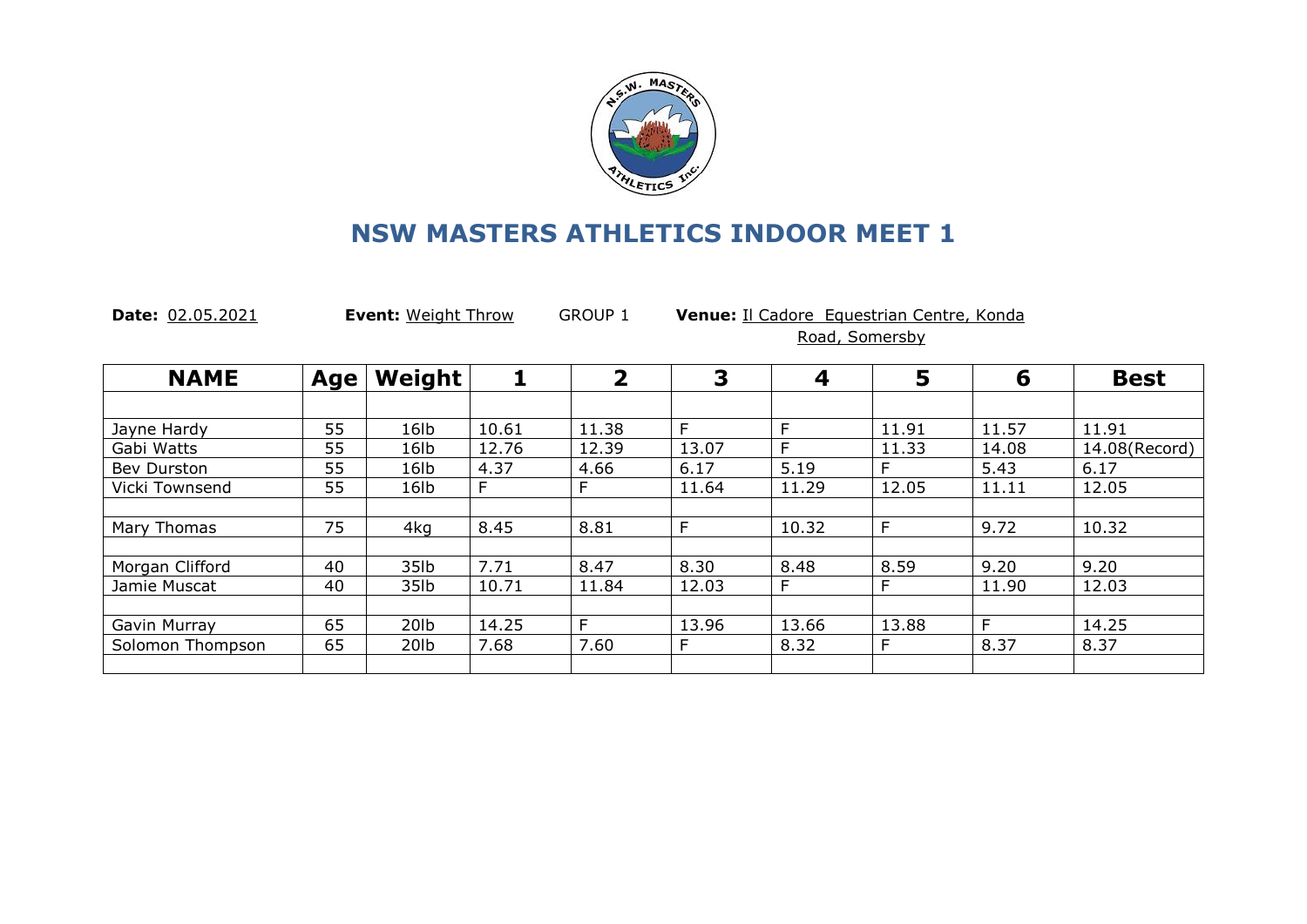

**Date:** 02.05.2021 **Event:** SUPER WEIGHT GROUP 1 **Venue:** Il Cadore Equestrian Centre, Konda Road, Somersby

| <b>NAME</b>      | Age | Weight           |      | $\overline{\mathbf{2}}$ | 3    | $\overline{\mathbf{4}}$ | 5    | 6    | <b>Best</b>  |
|------------------|-----|------------------|------|-------------------------|------|-------------------------|------|------|--------------|
|                  |     |                  |      |                         |      |                         |      |      |              |
| Maria Cimino     | 45  | 35lb             | 5.98 | 6.50                    | E    | 5.68                    | 5.71 | F    | 6.50         |
|                  |     |                  |      |                         |      |                         |      |      |              |
| Jayne Hardy      | 55  | 25 <sub>1b</sub> | 7.06 | 7.57                    | 7.62 | 7.96                    | 8.04 | 8.20 | 8.20         |
| Gabi Watts       | 55  | 25lb             | 9.25 | 9.19                    | 9.87 | 9.21                    | F    | 8.66 | 9.87(Record) |
| Vicki Townsend   | 55  | 25 <sub>1b</sub> | 8.22 | 8.48                    | 7.67 | 8.12                    | 8.17 | 8.20 | 8.48         |
|                  |     |                  |      |                         |      |                         |      |      |              |
| Mary Thomas      | 75  | 16lb             | 6.79 | 6.35                    | 6.60 | 6.74                    | 6.93 | 6.47 | 6.93         |
|                  |     |                  |      |                         |      |                         |      |      |              |
| Morgan Clifford  | 40  | 56lb             | 6.22 | F                       | 5.95 | 6.34                    | 6.61 | 6.42 | 6.61         |
|                  |     |                  |      |                         |      |                         |      |      |              |
| Gavin Murray     | 65  | 44lb             | 7.08 | 6.84                    | 7.14 | 7.04                    | 6.85 | 7.31 | 7.31         |
| Solomon Thompson | 65  | 44lb             | 4.24 | F                       | 3.72 |                         | 4.08 | F    | 4.24         |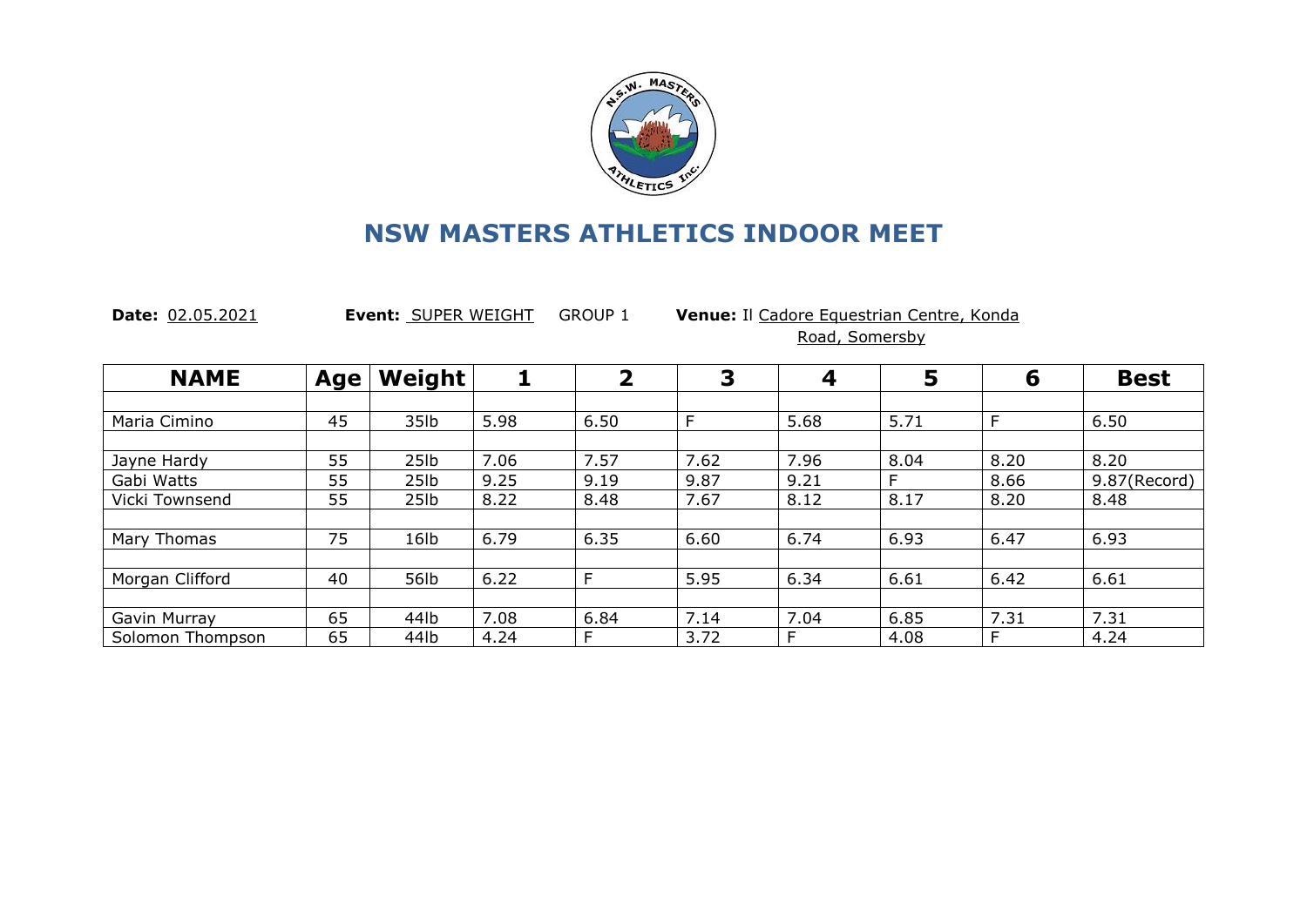

**Date:** 02.05.2021 **Event:** SHOT PUT GROUP 2 **Venue:** Il Cadore Equestrian Centre, Konda Road, Somersby

| <b>NAME</b>    | Age | Weight | 1    | $\overline{\mathbf{2}}$ | 3    | 4     | 5     | 6     | <b>Best</b>   |
|----------------|-----|--------|------|-------------------------|------|-------|-------|-------|---------------|
|                |     |        |      |                         |      |       |       |       |               |
| Kelly Hunter   | 40  | 4kg    | 9.61 | 9.79                    | 9.80 | 10.44 | 10.58 | 10.20 | 10.58(Record) |
|                |     |        |      |                         |      |       |       |       |               |
| Maria Cimino   | 45  | 4kg    | 8.17 | 7.99                    | F    | 7.01  | 7.79  | 7.54  | 8.17          |
|                |     |        |      |                         |      |       |       |       |               |
| Ellena Cubban  | 60  | 3kg    | 7.72 | 7.61                    | 8.21 | 8.17  | 7.33  | 8.34  | 8.34          |
| Sharon Gibbins | 60  | 3kg    | F    | 6.72                    | F    | 7.19  | 7.36  | 6.61  | 7.36          |
|                |     |        |      |                         |      |       |       |       |               |
| Jill Taylor    | 65  | 3kg    | 8.00 | 7.84                    | 8.45 | 7.50  | pass  | pass  | 8.45          |
|                |     |        |      |                         |      |       |       |       |               |
| Tim Lowrey     | 50  | 6kg    | 8.11 | 7.88                    | 8.10 | 8.35  | 8.45  | 7.79  | 8.45          |
|                |     |        |      |                         |      |       |       |       |               |
| Ray Green      | 75  | 4kg    | 7.93 | 7.87                    | 7.03 | 7.88  | F     | 7.57  | 7.93          |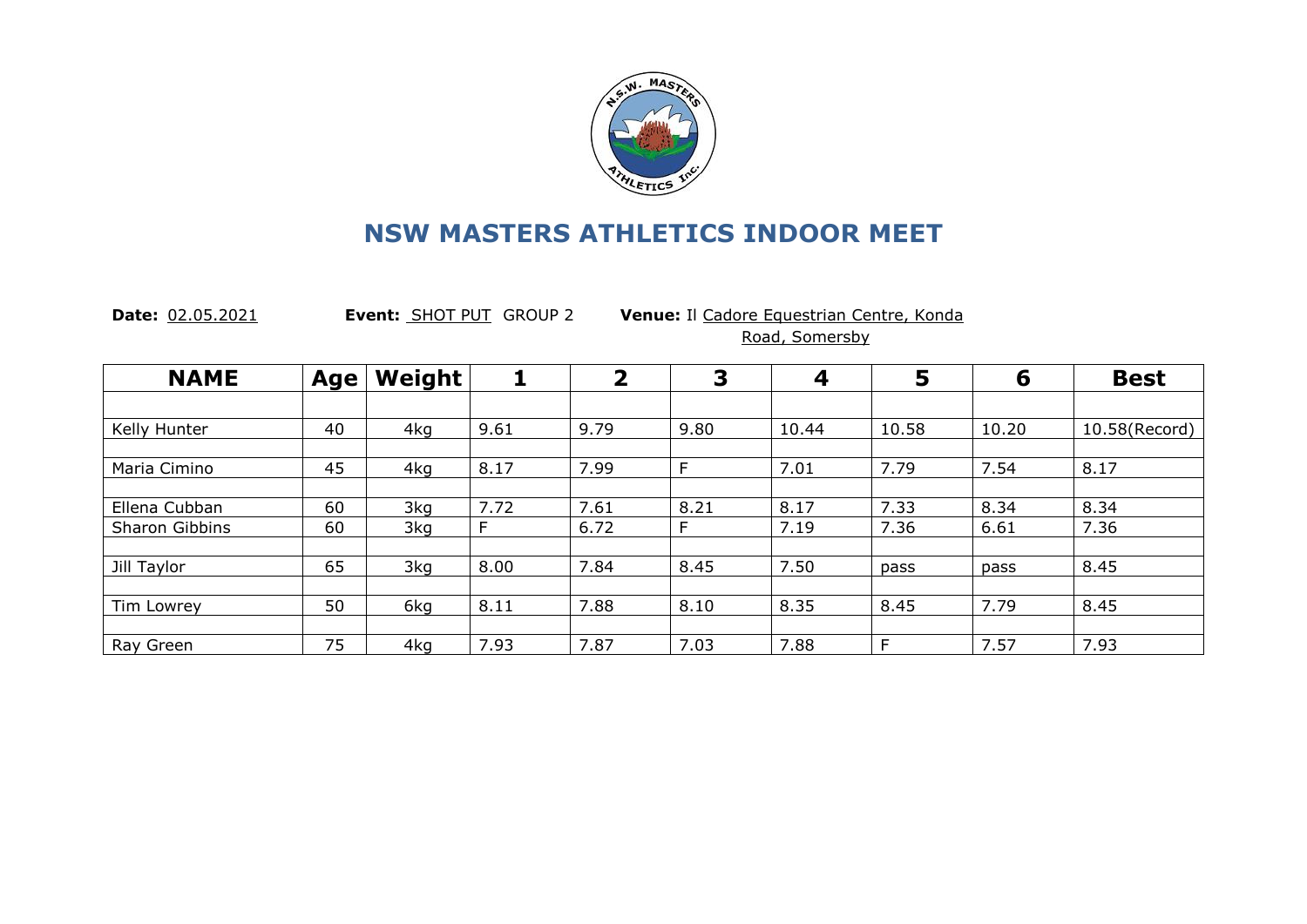

**Date:** 02.05.2021 **Event:** WEIGHT THROW GROUP 2 **Venue:** Il Cadore Equestrian Centre, Konda Road, Somersby

| <b>NAME</b>         | Age | Weight           |       | $\overline{\mathbf{2}}$ | 3     | 4     | 5     | 6     | <b>Best</b>   |
|---------------------|-----|------------------|-------|-------------------------|-------|-------|-------|-------|---------------|
|                     |     |                  |       |                         |       |       |       |       |               |
| Kelly Hunter        | 40  | 201 <sub>b</sub> | 9.07  | 11.29                   | 11.21 | 11.21 | 11.03 | 11.49 | 11.49         |
|                     |     |                  |       |                         |       |       |       |       |               |
| Maria Cimino        | 45  | 20lb             | 10.04 | 9.74                    | 9.70  | E     | F     | 9.63  | 10.04         |
|                     |     |                  |       |                         |       |       |       |       |               |
| Ellena Cubban       | 60  | 12 <sub>1b</sub> | 11.37 | 11.20                   | F     | 11.25 | 11.89 | F     | 11.89         |
| Sharon Gibbins      | 60  | 12lb             | 10.85 | 10.77                   | 12.29 | 11.19 | 11.53 | 12.04 | 12.29         |
|                     |     |                  |       |                         |       |       |       |       |               |
| Jill Taylor         | 65  | 12lb             | 13.80 | 13.44                   | 13.64 | 13.49 | 14.18 | 13.90 | 14.18(Record) |
|                     |     |                  |       |                         |       |       |       |       |               |
| Tim Lowrey          | 50  | 25 <sub>1b</sub> | 8.85  | 8.77                    | 9.12  | F     | F     | F     | 9.12          |
|                     |     |                  |       |                         |       |       |       |       |               |
| <b>Robert Clark</b> | 55  | 25 <sub>1b</sub> | 14.26 | 14.73                   | F     | 15.20 | 14.18 | 14.36 | 15.20(Record) |
|                     |     |                  |       |                         |       |       |       |       |               |
| Ray Green           | 75  | 16lb             | 10.21 | 9.31                    | 10.31 | 9.88  | 10.11 | 10.39 | 10.39         |